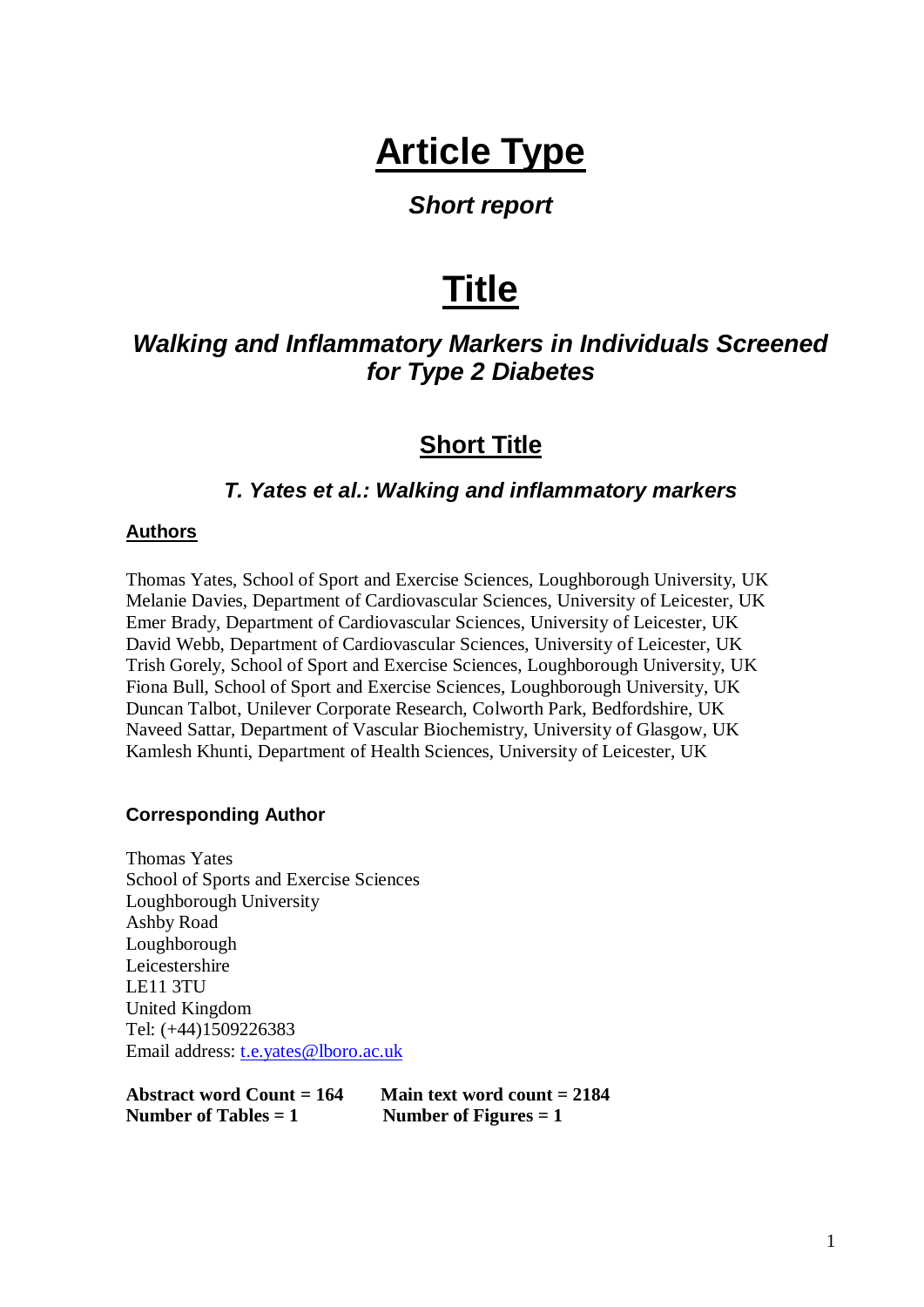#### **Abstract**

*Objective*: To investigate the association of walking activity with inflammatory markers and fasting insulin in a bi-ethnic population screened for type 2 diabetes in Leicester, United Kingdom, between 2005 and 2006.

*Method:* Physical activity, adipocytokine, high-sensitivity C-reactive protein and fasting insulin measurements were available for 400 individuals screened for type 2 diabetes. Of the 400 participants, 56% were diagnosed with normal glucose control, 36% with prediabetes and 8% with diabetes.

*Results:* Multivariate statistical analysis showed that those who reported walking for at least 30 minutes on at least five days per week had lower levels of C-reactive protein, interleukin-6, and tumor necrosis factor- $\alpha$  compared to those who reported lower walking activity levels, after adjustment for other modes of moderate-to-vigorous physical activity, age, ethnicity, sex, social deprivation and smoking staus. Further adjustment for waist circumference attenuated the association of walking with tumor necrosis factor-α.

*Conclusion:* Walking activity, independent of other forms of physical activity, is associated with lower levels of circulating pro-inflammatory markers.

*Key Words:* Adipocytokine, C-reactive protein, exercise, inflammation, insulin, interleukin-6, physical activity, tumor necrosis factor-α, walking

*Abbreviations:* ADDITION, Anglo-Danish-Dutch Study of Intensive Treatment In People with Screen Detected Diabetes in Primary Care; CRP, C-reactive protein; hsCRP, high sensitivity C-reactive protein; IMD, Index of Multiple Deprivation; IPAQ, international physical activity questionnaire; MET-hours/week, metabolic equivalents.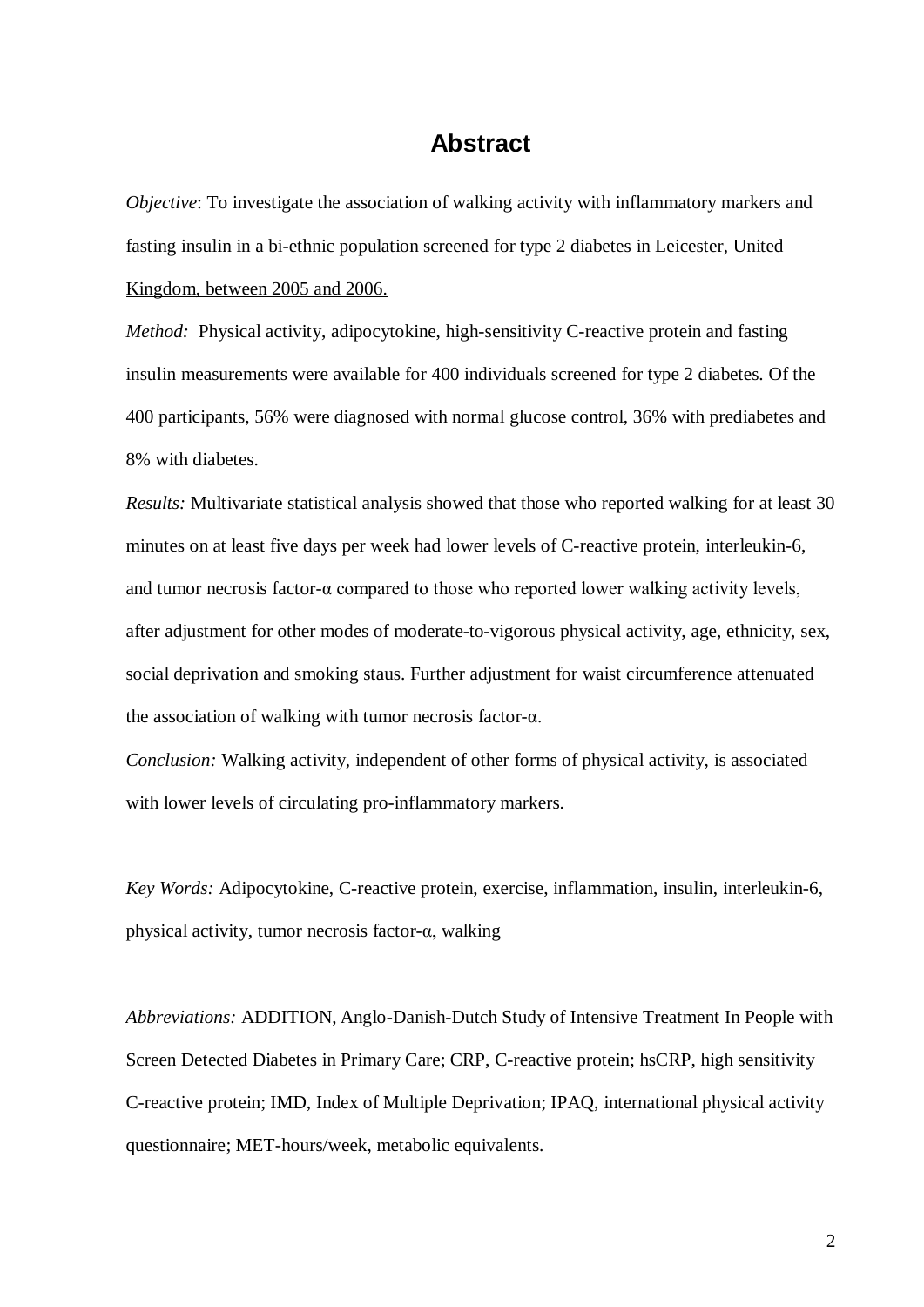#### **Introduction**

Markers of chronic low-grade inflammation, such as tumor necrosis factor- $\alpha$  (TNF $\alpha$ ), interleukin-6 (IL-6), and C-reactive protein (CRP), have been shown to predict the risk of developing type 2 diabetes and cardiovascular disease and are thought to be directly involved in the pathogenesis of these chronic diseases (Libby et al 2002, Pickup & Crook 1998, Xu et al. 2003). TNFα and IL-6 are cytokines which are predominantly secreted from adipose tissue while CRP is the principal downstream mediator of the acute phase response and is secreted by the liver in response to TNF $\alpha$  and IL-6 stimuli (Du Clos 2000). Circulating levels of these markers of chronic low-grade inflammation are therefore largely influenced by levels of adiposity and have been proposed as an important meditating link between obesity and chronic disease (Berg & Scherer 2005). However, recent evidence has shown that levels of physical activity are also inversely and independently associated with  $TNF\alpha$ , IL-6, and CRP (Panagiotakos et al. 2005, Pischon et al. 2003, Wannamethee et al. 2002). As levels of physical activity have also consistently been shown to be inversely associated with the risk of developing both type 2 diabetes and cardiovascular disease (Bassuk & Manson 2005), markers of chronic low-grade inflammation could be a mediating link between levels of physical activity and chronic disease risk. However, the effect of walking, independent of more vigorous forms of exercise, on inflammatory markers is not well documented. This is an important limitation as walking has been shown to be the preferred choice of physical activity for the majority of individuals (Crespo et al. 1996), and walking for as little as 150 minutes per week has been associated with reduction in the relative risk of developing type 2 diabetes and cardiovascular diease (Hu et al. 1999, Laaksonen et al. 2005, Manson et al. 2002). The aim of this study is to investigate the effect of walking on key markers of chronic low-grade inflammation associated with the development of type 2 diabetes and cardiovascular disease,

3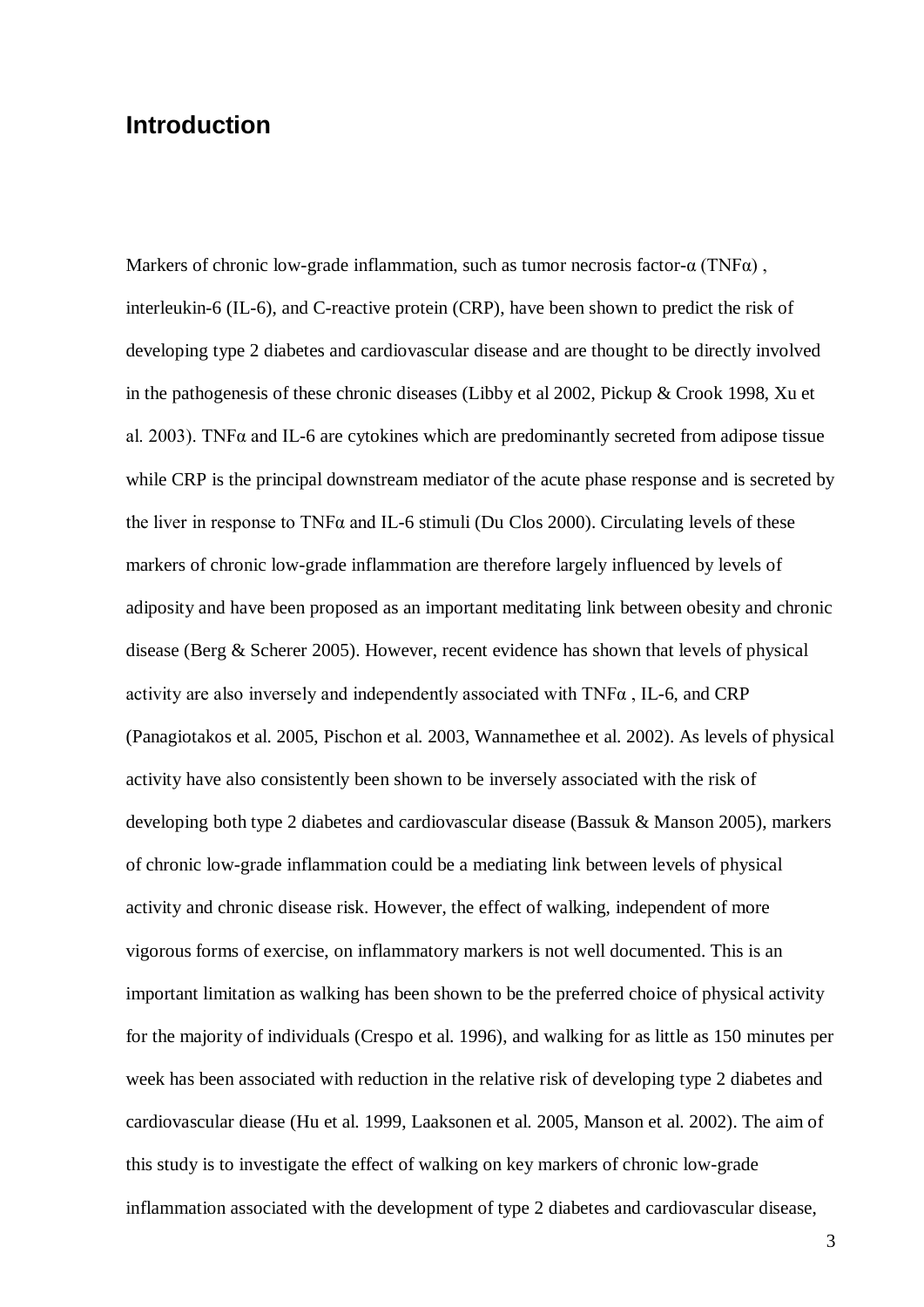along with fasting insulin, in a bi-ethnic population screened for type 2 diabetes. Our hypothesis was that walking, at levels that are consistent with the current exercise recommendations, would be independently associated with reduced chronic low-grade inflammation.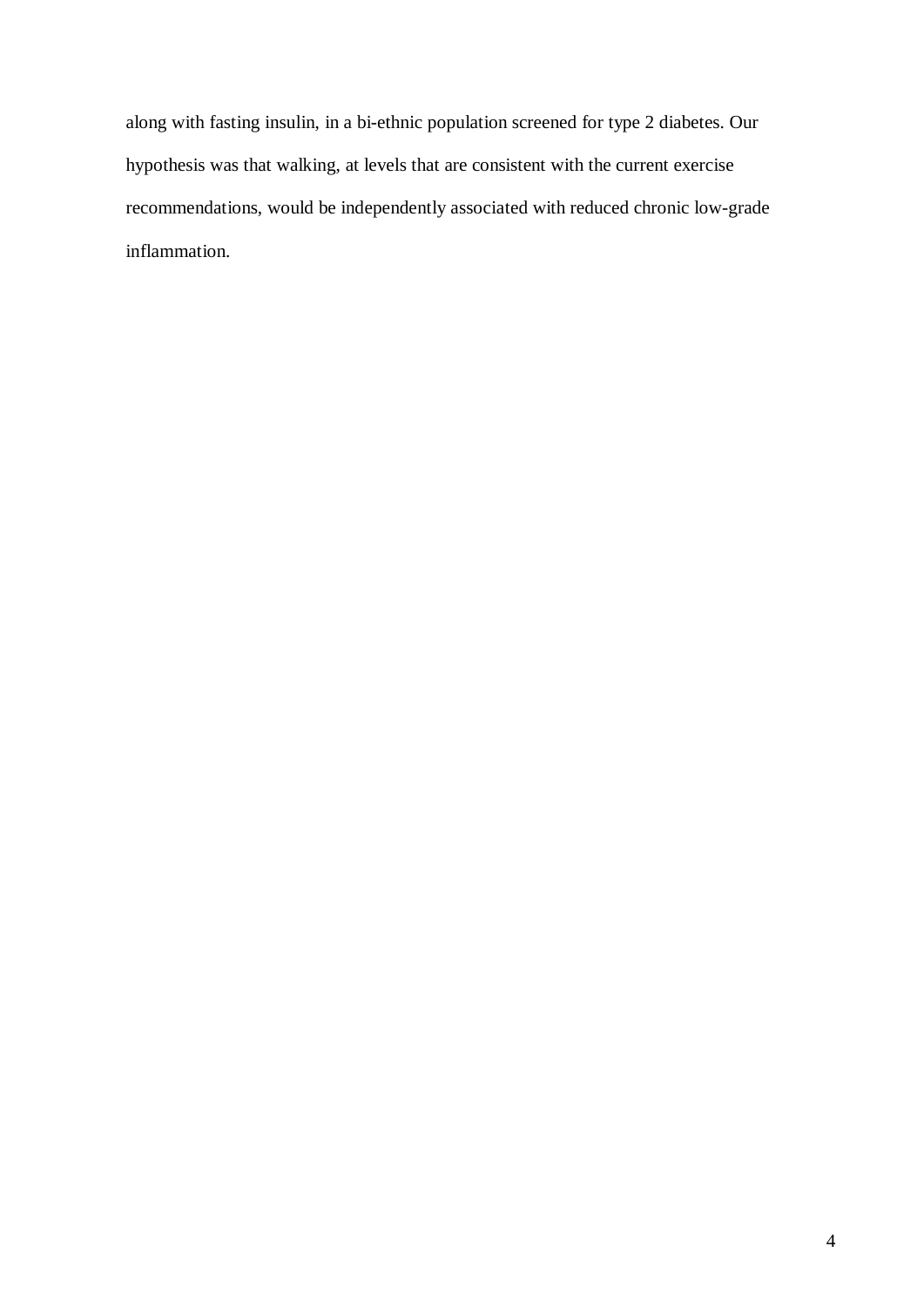### **Methods**

The ADDITION study is a Europe-wide screening and treatment programme for type 2 diabetes (Sandbaek et al. 2008). Between 2005 and 2006, 573 (m = 304, f = 269) individuals screened as part of the Leicester-ADDITION study also consented for a sub-study for which additional blood samples were taken for the analysis of inflammatory biomakers. The average age of the participants was  $62 \pm 9$  years and 24% were from a South Asian ethnic background.

#### **Physical activity**

Physical activity was measured using the short last-seven-days self-administered format of the International Physical Activity Questionnaire (IPAQ) (Craig et al. 2003). IPAQ measures the frequency and duration of any moderate-to-vigorous physical activity undertaken for more than 10 continuous minutes across all contexts (e.g. work, home and leisure) over a seven-day period. Importantly, IPAQ distinguishes walking activity from other forms of moderate-tovigorous physical activity across all contexts. It also enables the calculation of metabolic equivalents (MET-hours/week). The IPAQ questionnaire has been shown to correlate reasonably ( $\rho = 0.4$ ) with accelerometer data in the United Kingdom (Craig et al. 2003). Walking activity categories were formed by distinguishing between those who reported walking for at least 30 minutes on at least five days per week and those who reported walking for less than this.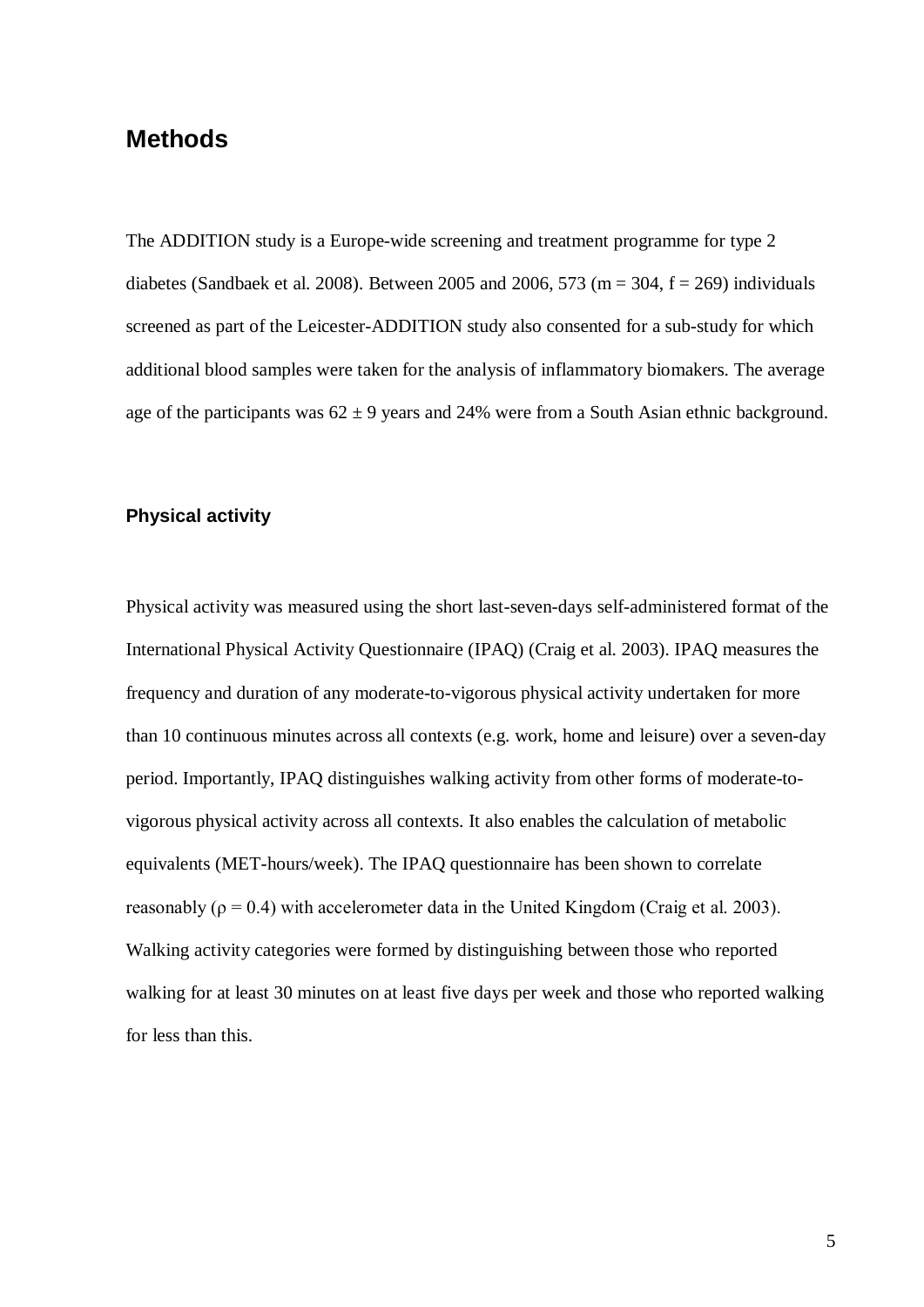#### **Biochemical, clinical and demographic measurements**

Venous blood samples were collected in the morning following an overnight fast. Participants were not asked to avoid vigorous physical activity before attending. Prediabetes and diabetes were defined according to the American Diabetes Association's 1997 criteria (The Expert Committee on the Diagnosis and Classification of Diabetes Mellitus, 1997). Diagnosis of diabetes was confirmed on a repeat oral glucose tolerance test.

All assays were measured by individuals blinded to the patients identity. Plasma glucose was measured using a glucose oxidase method on the Beckman Auto Analyzer (Beckman, High Wycombe, UK). High-sensitivity C-reactive protein (hsCRP) was analysed on an ABX Pentra clinical chemistry analyser using a latex-enhanced immunoturbidimetric assay (Horiba Group, Montpellier, France). TNF $\alpha$  and IL-6 were analysed using quantikine high-sensitivity enzyme linked immunosorbant assays (ELISA) (R&D Systems, Abingdon, UK). Insulin was analysed using a Perkin Elmer time-resolved fluoro-immuno assay on the AutoDELFIA. The intraassay and interassay coefficients of variation for the included assays did not exceed 10%, apart from TNF $\alpha$ , which had a maximum interassay coefficient of variation of 16.7%.

Arterial blood pressure was measured in the sitting position (Omron, Healthcare, Henfield, UK); three measurements were obtained and the average of the last two measurements was used. Body weight (Tanita TBE 611, Tanita, West Drayton, UK), waist circumference (midpoint between the lower costal margin and iliac crest) and height were also measured to the nearest 0.1 kg and 0.5 cm respectively.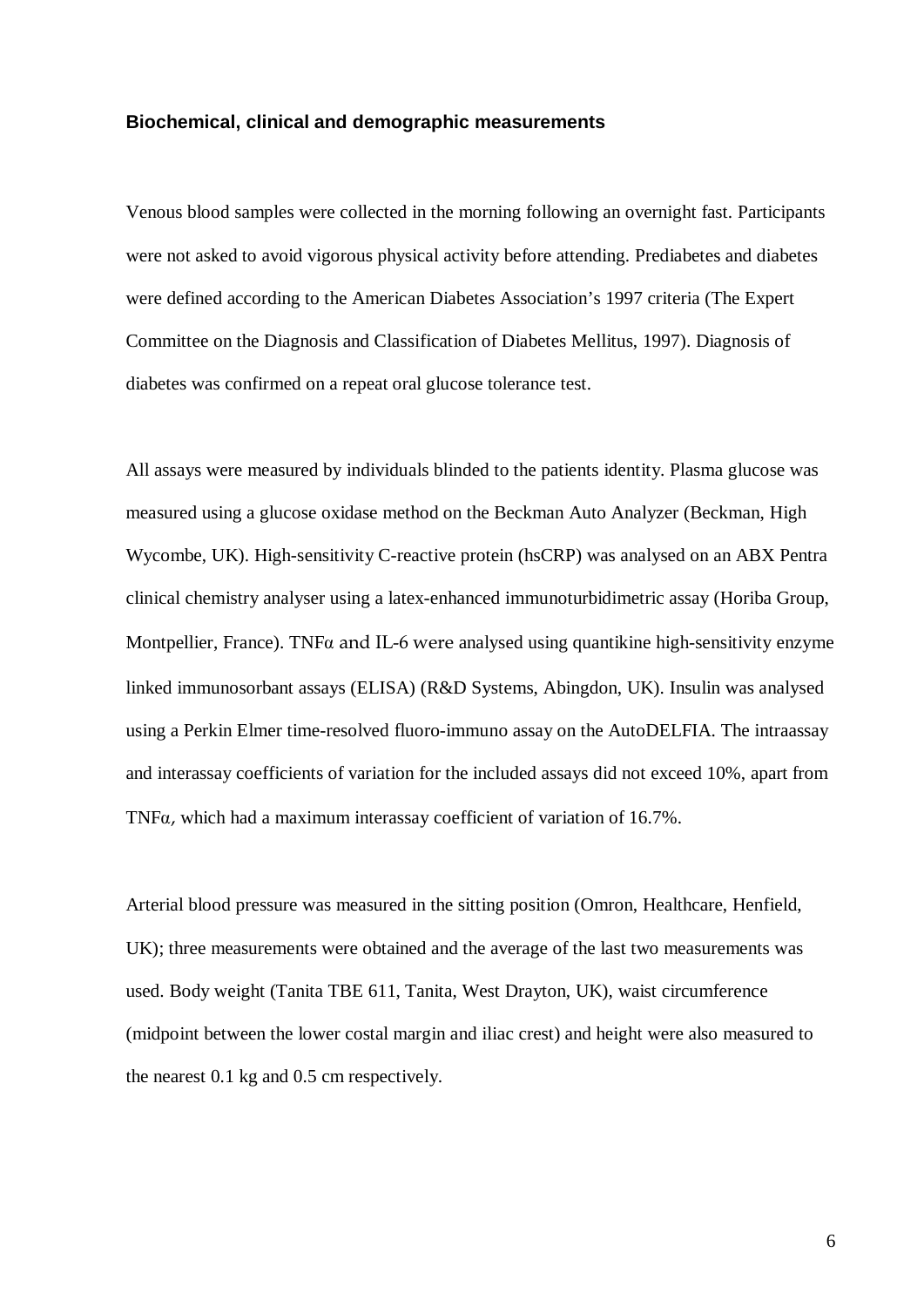Current smoking status and medication history were obtained by an interview-administered protocol. For the purposes of this study participants were defined as non-smokers, past smokers, or current smokers  $(\geq 1)$  cigarette per day). Blood pressure and statin medication status was defined by whether or not participants were currently taking these medications.

Social deprivation was determined by assigning an Index of Multiple Deprivation (IMD) score to each participant's postcode (Office for the Deputy Prime Minister 2004). IMDs are publicly available continuous measures of compound social and material deprivation, and are calculated using a variety of data including current income, employment, health, education, and housing.

#### **Statistical analysis**

Variables are presented as mean value  $\pm$  standard deviation. Chi-squared tests were used to analyse categorical variables, independent t-tests were used to analyse normally distributed continuous variables and Mann-Whitney tests were used to analyse non-parametric variables. Multivariate analysis of variance was used to analyse the associations between walking activity categories and hsCRP, IL-6, TNF $\alpha$ , and insulin. Due to their skewed distribution, all dependant variables in the multivariate analysis were log-transformed. Multivariate analysis models were adjusted for non-walking physical activity levels and measured demographic variables (age, sex, ethnicity and social deprivation). Further adjustment was carried out for medication and smoking status if the inclusion of these factors as covariates in the multivariate analysis changed the coefficient for walking status by 10% or more for any of the included dependant variables (Maldonado & Greenland 1993). In addition, further adjustment was also made for waist circumference in order to establish the independent effect of walking activity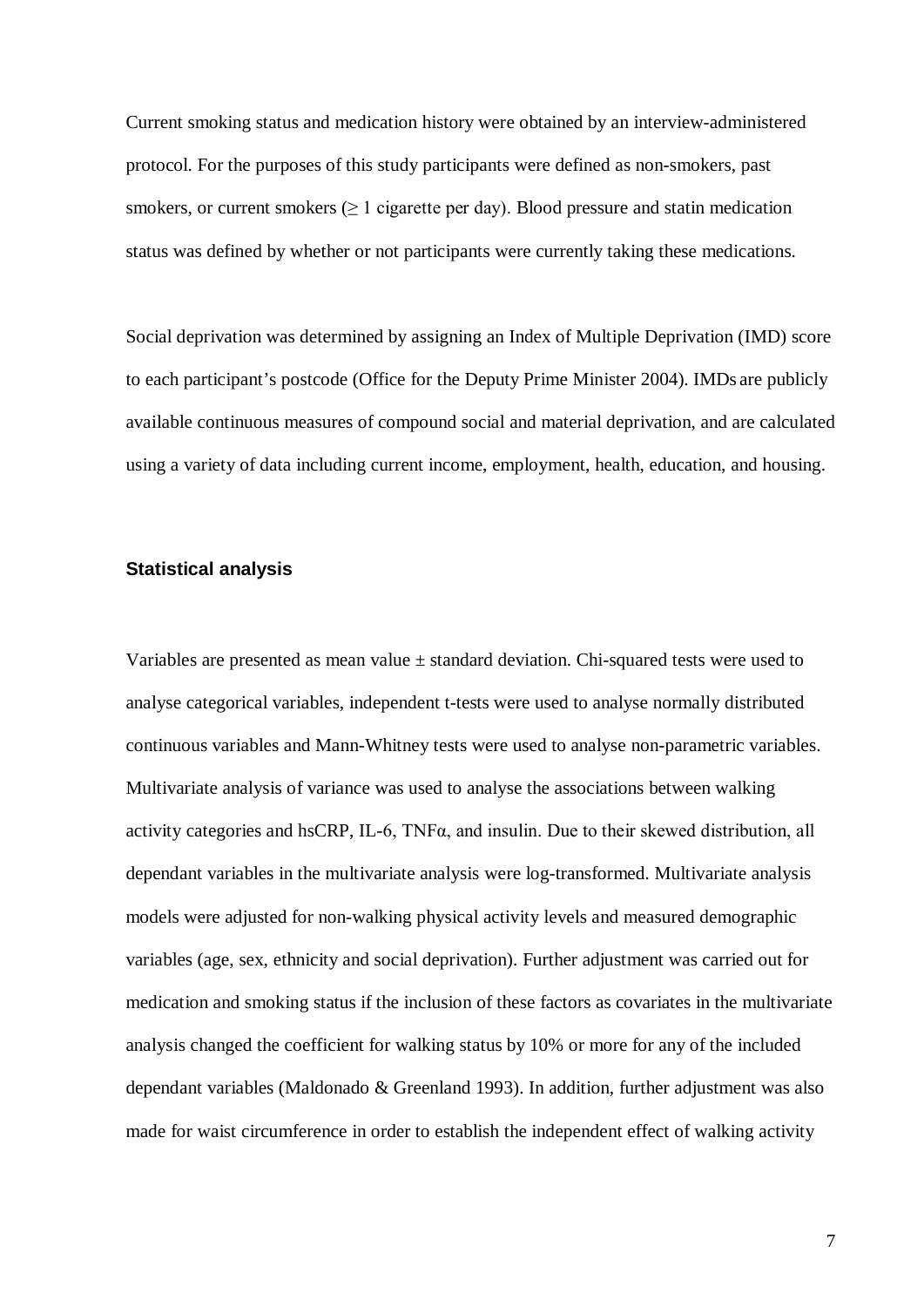status. All analyses were two sided; p <0.05 was considered significant. Analysis was carried out on SPSS 12.0 for Windows (SPSS, Chicago, USA).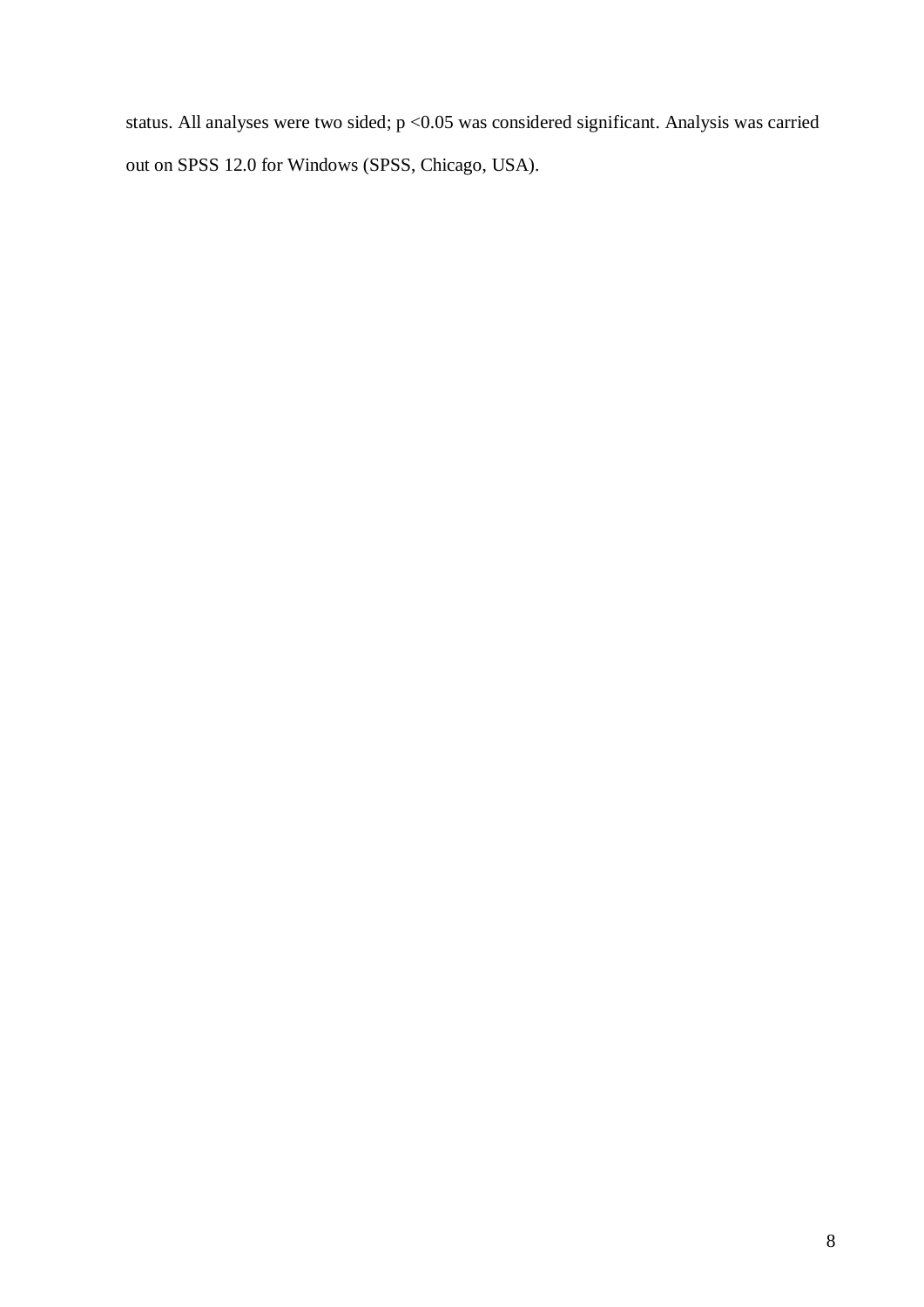## **Results**

Complete physical activity data was available for 400 (70%) participants. Of these participants, 142 (36%) had prediabetes, 33 (8%) had diabetes and 15 (4%) had a previous history of myocardial infarction, stroke or angina. Those that completed the questionnaire were more likely to have normal glucose control and were more likely to come from less deprived areas than non-completers; no significant differences in inflammatory markers, age or ethnicity was observed between completers and noncompleters. Data is reported for the subset of 400 participants who completed the physical activity questionnaire.

There was no significant difference between groups in the incidence of diabetes, prediabetes or those with a history of myocardial infarction, stroke or angina. Table 1 shows the characteristics of the study participants overall and according to their walking status. Compared to White Europeans, those from a South Asian ethnic background were less likely to report walking for 30 minutes on at least 5 days a week.

Multivariate statistical analysis found that those who reported walking for at least 30 minutes on at least 5 days per week had lower IL-6, hsCRP and  $TNF\alpha$  levels compared to those who reported lower walking activity, after adjustment for other modes of moderate-to-vigorous physical activity, age, ethnicity, sex, social deprivation and smoking staus (see Figure 1). Further adjustment for waist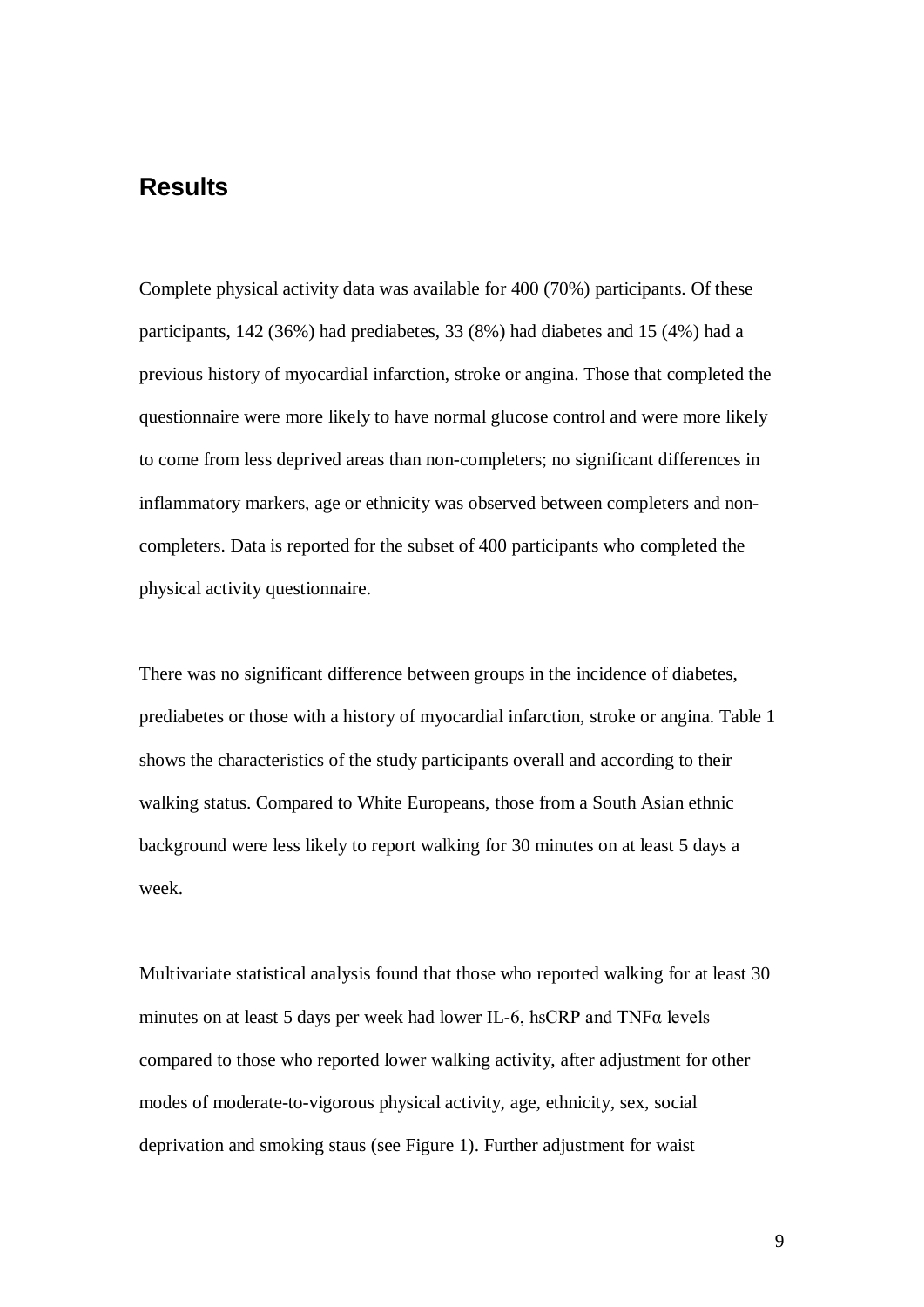circumference attenuated the association of walking with TNFα, although the association with IL-6 and hsCRP remained significant. There was no association between fasting insulin and walking status. All results were unaffected by the inclusion of statin or blood pressure medication status as covariates in the statistical analysis.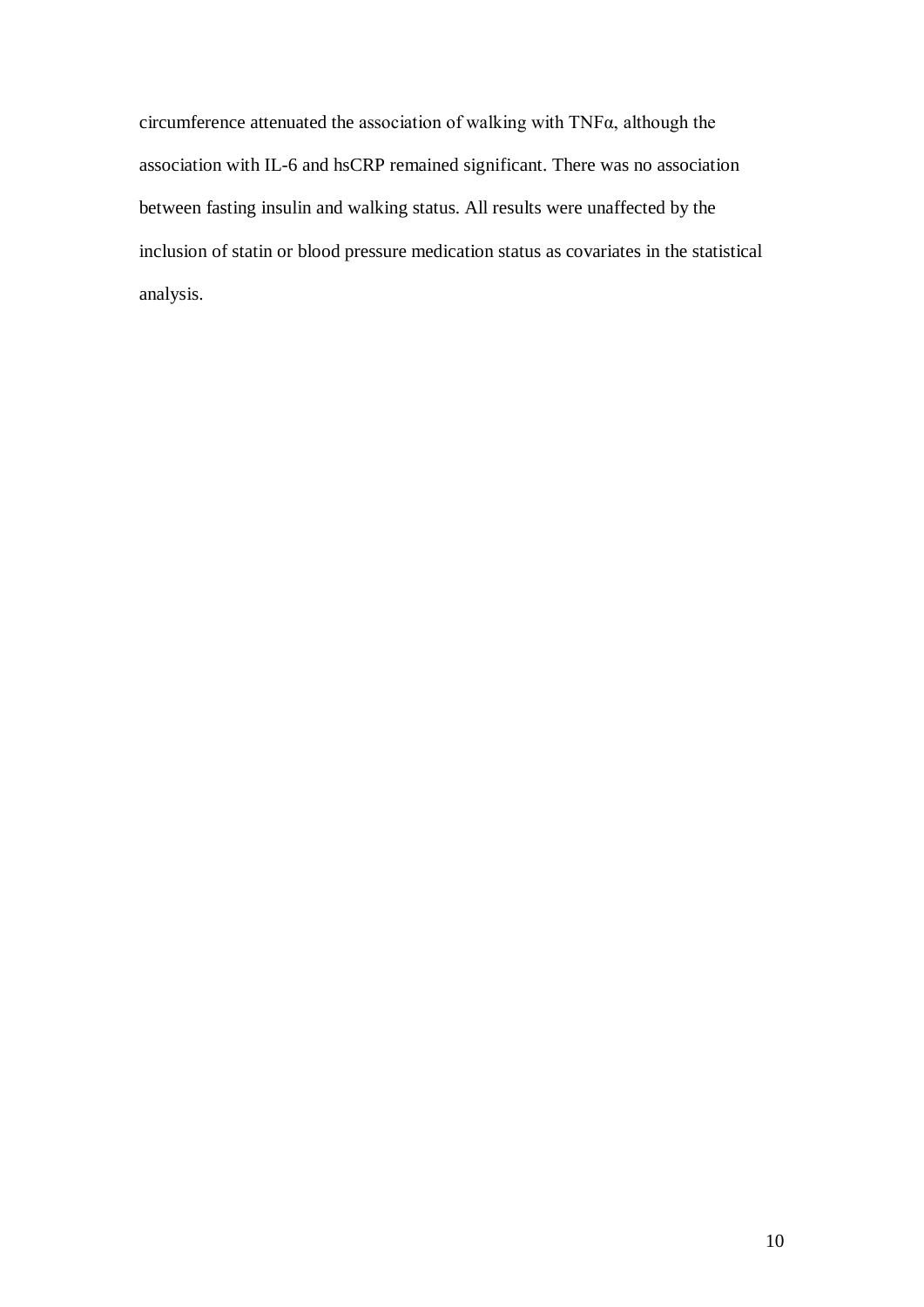## **Discussion**

In this cross-sectional study of individuals screened for type 2 diabetes, walking on at least five days per week for at least 30 minutes per day was associated with lower circulating IL-6, TNF $\alpha$  and hsCRP levels after adjustment for other modes of physical activity, demographic variables and smoking status. Further adjustment for waist circumference attenuated the association of walking categories with TNFα, although the association with IL-6 and hsCRP remained significant.

Although other studies have shown that walking for around 150 minutes per week is associated with a reduced risk of developing type 2 diabetes and cardiovascular disease (Hu et al. 1999, Laaksonen et al. 2005, Manson et al. 2002), to our knowledge this is the first study to investigate the effect of walking on inflammatory markers after adjustment for other forms of physical activity. As chronic low-grade inflammation is thought to play an important role in the pathogenesis of type 2 diabetes and cardiovascular disease (Libby et al, 2002, Pickup & Crook 1998, Xu et al. 2003), this study suggests that increased walking activity may reduce the risk of developing a debilitating chronic disease through reduced systemic inflammation. This is clinically important as, for the majority of individuals, walking is the most accessible form of physical activity. The findings reported in this study are consistent with other studies which have shown that overall levels of moderate-to-vigorous intensity physical activity are inversely associated with markers of chronic low-grade inflammation (Panagiotakos et al. 2005, Pischon et al. 2003, Wannamethee et al. 2002).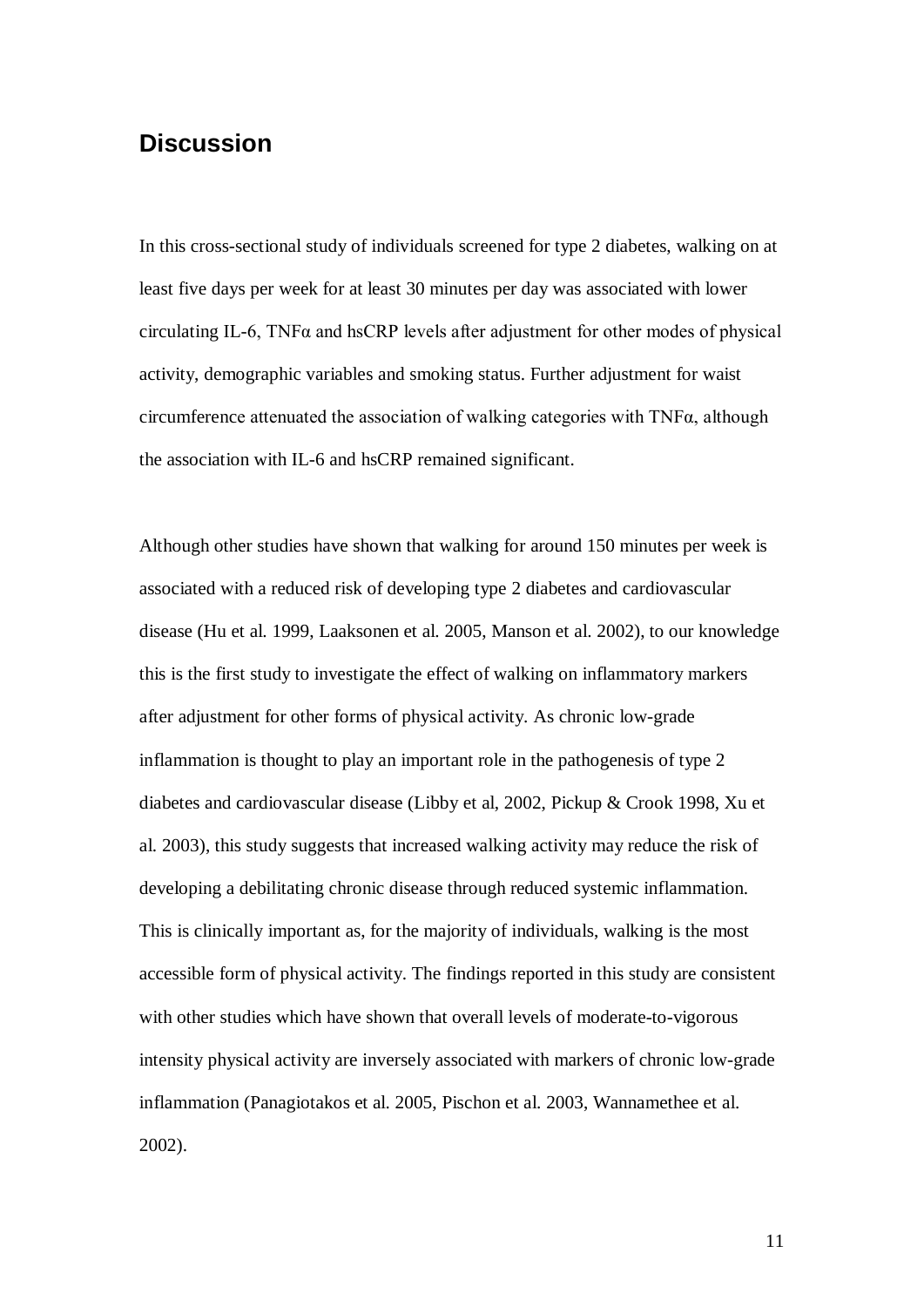This study further emphasises the clinical importance of promoting walking activity to levels that are consistent with the current physical activity recommendations in sedentary populations, particularly in those identified with an increased risk of developing a chronic disease. However, there is little evidence that traditional methods of promoting health behaviour change in at-risk populations, such as established diabetes prevention programmes (Carnethon 2007, Yates et al. 2007), have been successful at promoting clinically significant increases in physical activity. Therefore there is a continuing need to develop and test innovative strategies for promoting physical activity, in particular walking activity, in health care and community settings.

The exact mechanisms linking physical activity to reduced inflammation have not been well described. However several studies have shown that exercise training does not affect cytokine production from adipose tissue (Klimcakova et al. 2006, Polak et al. 2006), although it may alter cytokine production from mononuclear cells, another important source of elevated cytokine levels (Smith et al. 1999). It has been hypothesised that the release of myokines (cytokines released from muscle, such as IL-6) from exercising muscle may, when performed regularly, cause adaptations to the immune system resulting in lower levels of cytokines being released from mononuclear cells (You & Nicklas 2008), which in turn would reduce the production of CRP from the liver. However, as the interactive effects of exercise, muscle, body fat, and markers of chronic low-grade inflammation in the development of metabolic and vascular dysfunction are poorly defined (Telford 2007), more research is needed to quantify the overall significance of the findings from this study.

12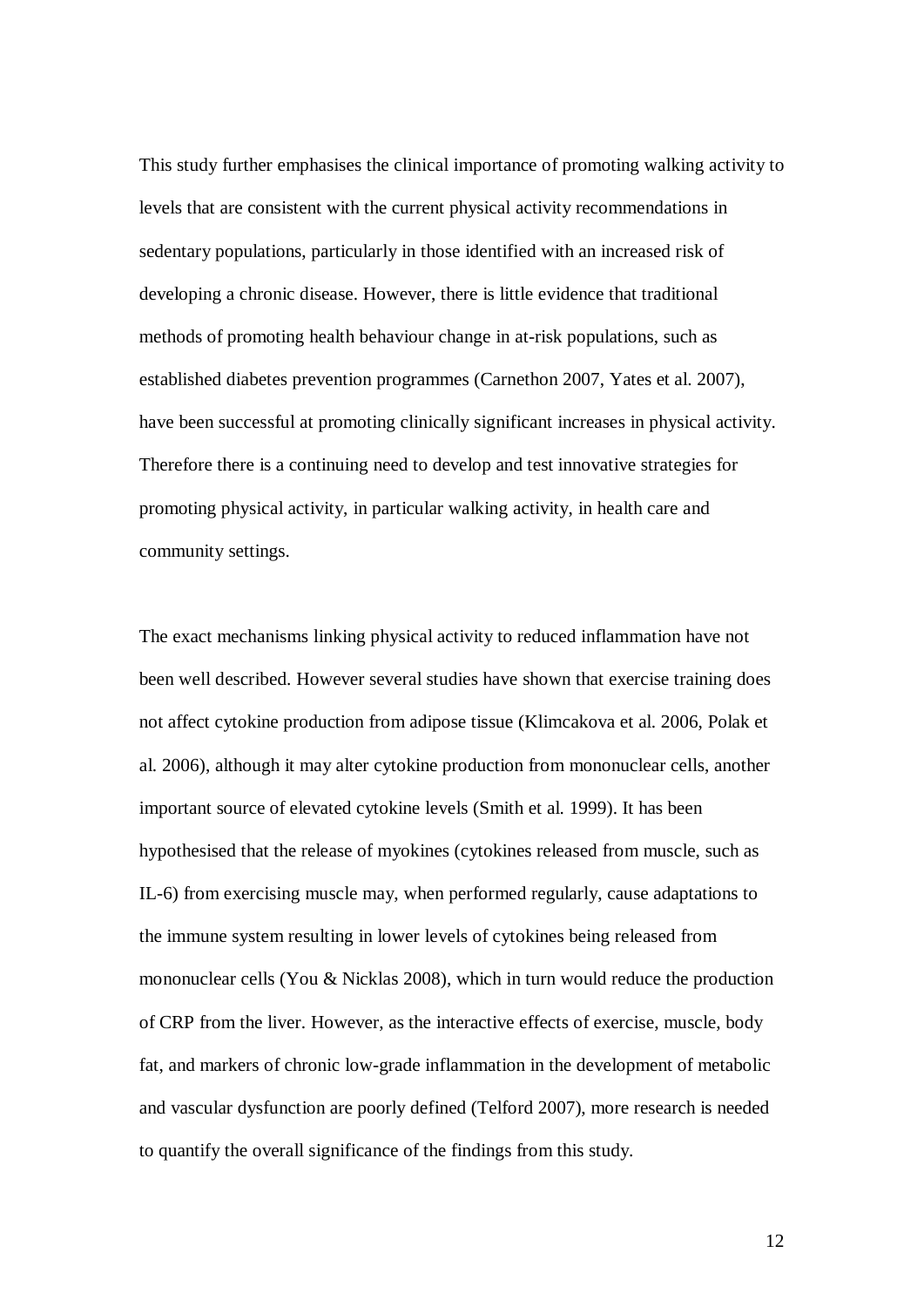The finding that walking activity status was not associated with fasting insulin levels is in contrast to other studies (Houmard et al. 2004, Mayer-Davis et al. 1998). However, studies in individuals with type 2 diabetes have shown that ambulatory activity is generally accumulated at a low intensity and that exercise intensity, but not exercise volume, predict glycaemic control (Boulé et al. 2003, Johnson et al. 2005). Therefore, given that almost half the participants in this study had prediabetes or diabetes, it is possible that participants accumulated their walked activity at an intensity lower than that needed to improve insulin sensitivity.

The main limitations of this study are that it was not possible to determine causality and the high percentage of missing physical activity data. The small sample size precluded meaningful sub-group analysis, which given the heterogeneity of the study sample is another important limitation. Furthermore, although we investigated the confounding effects of some important determinants, such as smoking and medication status, we cannot discount the influence of other factors in our results, such as dietary status. Given the specific limitations associated with self-reported measures of physical activity we also acknowledge that the use of self-reported walking activity status in this study is another limitation. However, it is not yet feasible to objectively and accurately measure walking activity mode and bout length in large populations; pedometer and accelerometer data typically give a measure of overall ambulatory activity which, in addition to walking, can be accumulated by many other modes of activity such as running, house work and gardening.

13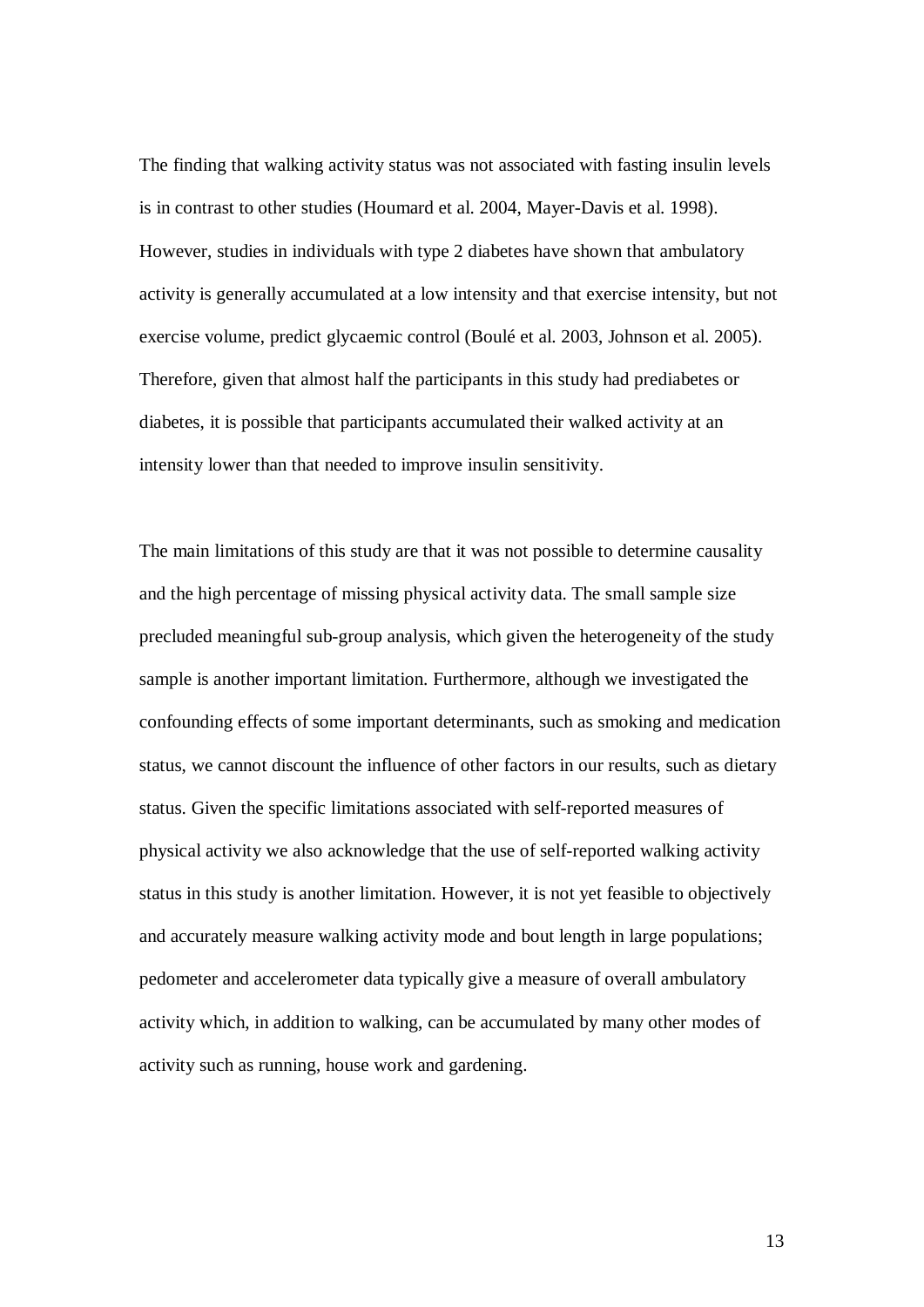*Conclusions*: This study suggests that greater walking is associated with lower inflammatory markers independent of a range of confounders and of other forms of physical activity.

*Acknowledgements:* C-reactive protein and adipocytokine analysis was carried out and funded by Unilever Corporate Research, Colworth Park, Sharnbrook, Bedford, UK.

*Duality of interest:* There is no duality of interest to report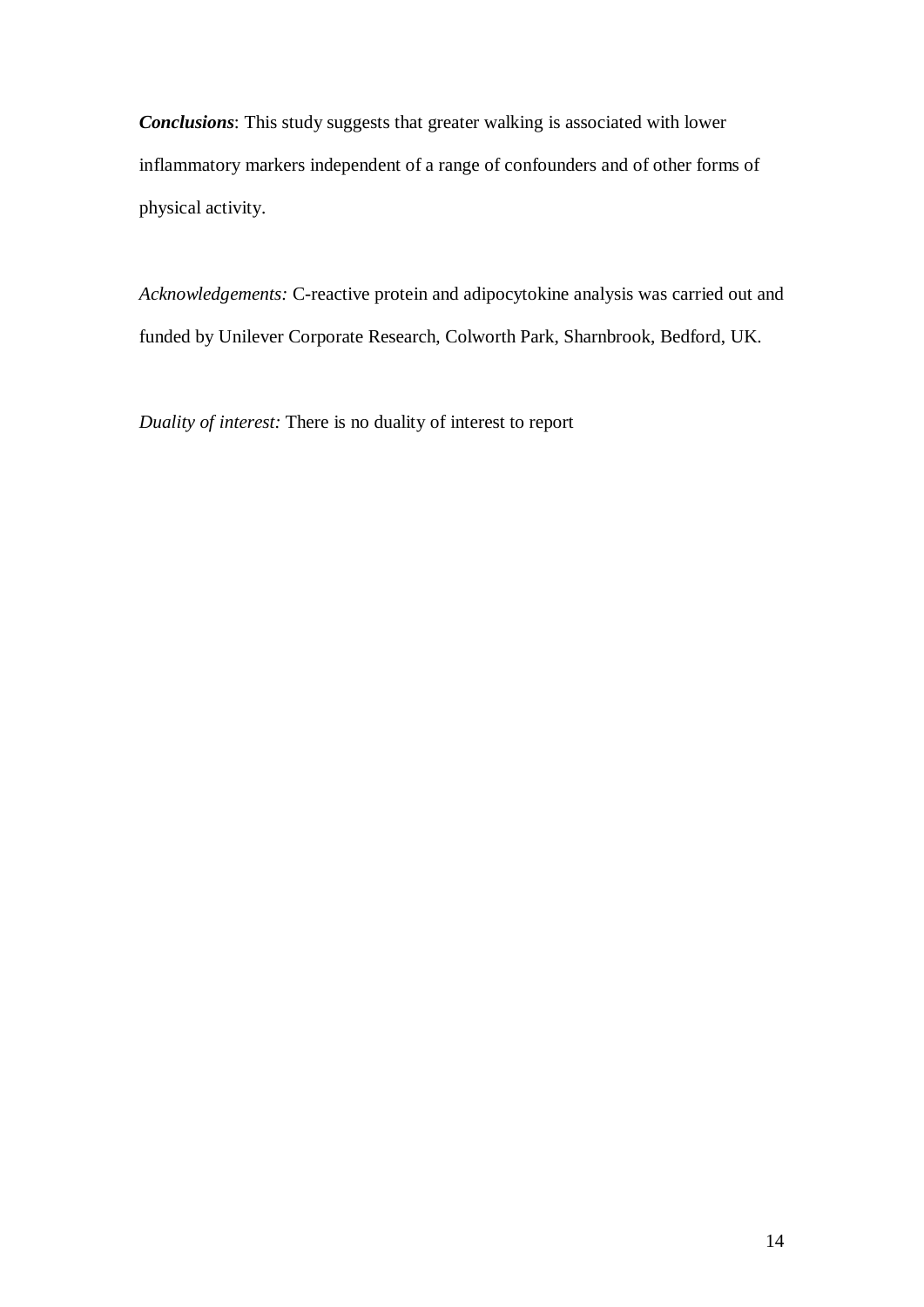### **References**

- Bassuk SS, Manson JE, 2005. Epidemiological evidence for the role of physical activity in reducing risk of type 2 diabetes and cardiovascular disease, J Appl Physiol 99, 1193-1204.
- Berg AH, Scherer PE, 2005. Adipose tissue, inflammation, and cardiovascular disease. Circ Res 96, 939-949.
- Boulé NG, Kenny GP, Haddad E, Wells GA, Sigal RJ, 2003. Meta-analysis of the effect of structured exercise training on cardiorespiratory fitness in Type 2 diabetes mellitus. Diabetologia 46, 1071-1081.
- Carnethon MR, 2007, Can we out-run the diabetes epidemic? Diabetologia 50 1113- 1115.
- Craig CL, Marshall AL, Sjöström M, Bauman AE, Booth ML, Ainsworth BE, Pratt M, Ekelund U, Yngve A, Sallis JF, Oja P, 2003. International physical activity questionnaire: 12-country reliability and validity. Med Sci Sports Exerc 35, 1381- 1395.
- Crespo CJ, Keteyian SJ, Heath GW, Sempos CT, 1996. Leisure-time physical activity among US adults. Results from the Third National Health and Nutrition Examination Survey. Arch Intern Med 156,. 93-98.
- Du Clos TW, 2000. Function of C-reactive protein. Ann Med 32, 274-278.
- Houmard JA, Tanner CJ, Slentz CA, Duscha BD, McCartney JS, Kraus WE, 2004. Effect of the volume and intensity of exercise training on insulin sensitivity. Int J Obes 96, 101-106.
- Hu, FB, Sigal RJ, Rich-Edwards JW, Colditz GA, Solomon CG, Willett WC, Speizer, FE, Manson JE, 1999. Walking compared with vigorous physical activity and risk of type 2 diabetes in women: a prospective study. J Amer Med Assoc 282,. 1433-1439.
- Johnson ST, Tudor-Locke C, McCargar LJ, Bell RC, 2005, Measuring habitual walking speed of people with type 2 diabetes: are they meeting recommendations? Diabetes care 28, 1503-1504.
- Klimcakova E, Polak J, Moro C, Hejnova J, Majercik M, Viguerie N, Berlan M, Langin D, Stich V, 2006. Dynamic strength training improves insulin sensitivity without altering plasma levels and gene expression of adipokines in subcutaneous adipose tissue in obese men. J Clin Endocrinol Metab 91, 5107-5112.
- Laaksonen DE, Lindström J, Lakka TA, Eriksson JG, Niskanen L, Wikström K, Aunola S, Keinänen-Kiukaanniemi S, Laakso M, Valle TT, Ilanne-Parikka P, Louheranta A, Hämäläinen H, Rastas M, Salminen V, Cepaitis Z, Hakumäki M,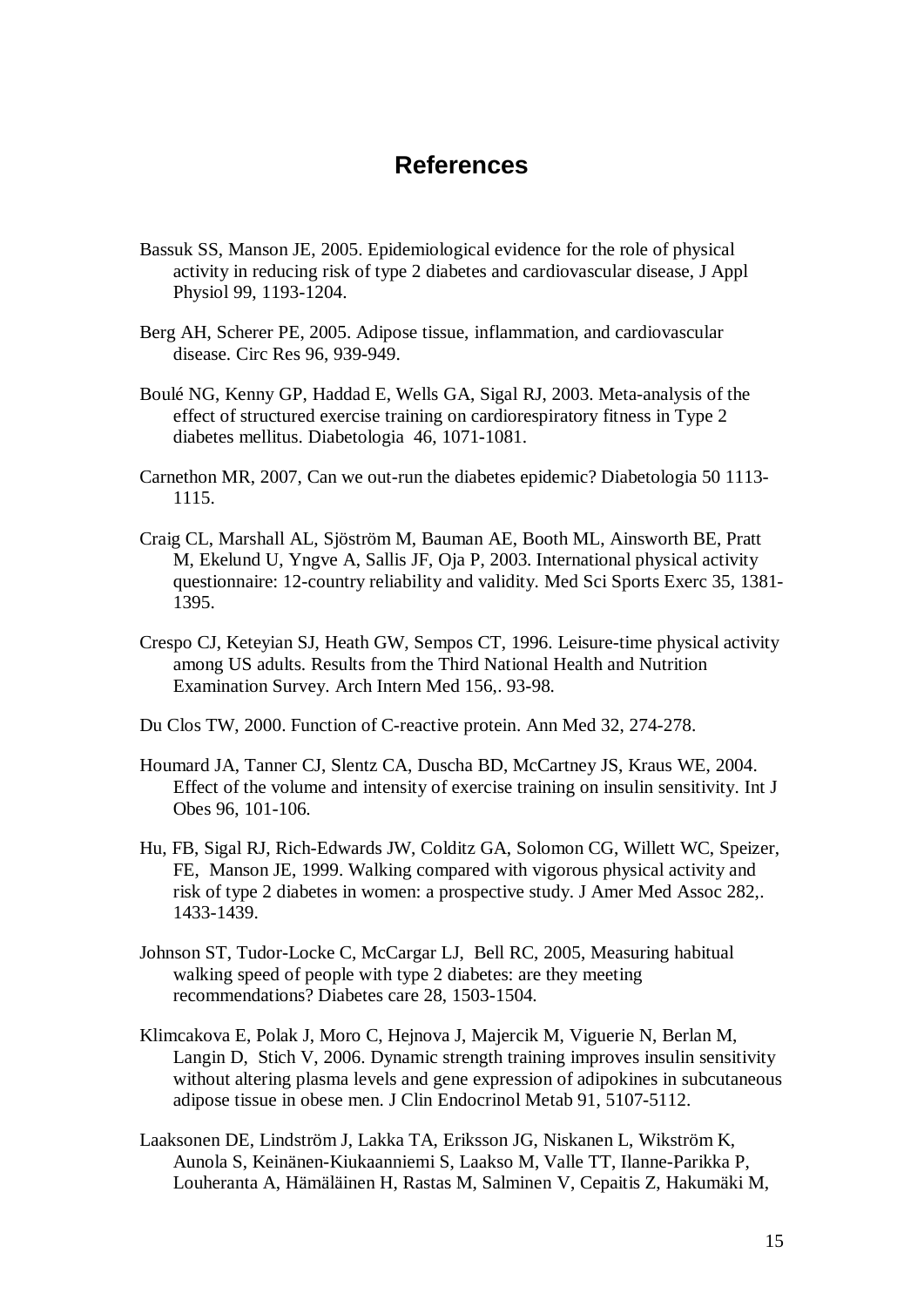Kaikkonen H, Härkönen P, Sundvall J, Tuomilehto J, Uusitupa M, 2005. Physical activity in the prevention of type 2 diabetes: the Finnish diabetes prevention study. Diabetes 54, 158-165.

- Libby P, Ridker PM, Maseri A, 2002. Inflammation and atherosclerosis. Circulation 105, 1135-1143.
- Maldonado G, Greenland S, 1993. Simulation study of confounder-selection strategies. Am J Epidemiol 138, 923-936.
- Manson JE, Greenland P, LaCroix AZ, Stefanick ML, Mouton CP, Oberman A, Perri, MG, Sheps DS, Pettinger MB, Siscovick DS, 2002. Walking compared with vigorous exercise for the prevention of cardiovascular events in women. N Engl J Med 347, 716-725.
- Mayer-Davis EJ, D'Agostino R, Karter AJ, Haffner SM, Rewers MJ, Saad M, Bergman RN, 1998. Intensity and Amount of Physical Activity in Relation to Insulin Sensitivity: The Insulin Resistance Atherosclerosis Study. J Amer Med Assoc 279, 669-674.
- Office for the Deputy Prime Minister, 2004. *English Index of Multiple Deprivation 2004*, Office for the Deputy Prime Minister, London.
- Panagiotakos DB, Pitsavos C, Chrysohoou C, Kavouras S, Stefanadis C, 2005. The associations between leisure-time physical activity and inflammatory and coagulation markers related to cardiovascular disease: the ATTICA Study. Prev Med,. 40, 432-437.
- Pickup JC, Crook MA, 1998. Is type II diabetes mellitus a disease of the innate immune system?. Diabetologia 41, 1241-1248.
- Pischon T, Hankinson SE, Hotamisligil GS, Rifai N, Rimm EB, 2003, Leisure-time physical activity and reduced plasma levels of obesity-related inflammatory markers. Obes Res 11, 1055-1064.
- Polak J, Klimcakova E, Moro C, Viguerie N, Berlan M, Hejnova J, Richterova B, Kraus I, Langin D, Stich V, 2006. Effect of aerobic training on plasma levels and subcutaneous abdominal adipose tissue gene expression of adiponectin, leptin, interleukin 6, and tumor necrosis factor alpha in obese women. Metabolism 55, 1375-1381.
- Sandbaek A, Griffin SJ, Rutten G, Davies M, Stol R, Khunti K, Borch-Johnsen K, Wareham NJ, Lauritzen T, 2008. Stepwise screening for diabetes indentifies people with high but modifiable coronary heart disease risk. The ADDITION study. Diabetologia Online First, DOI 10.1007/s00125-008-1013-0.
- Smith JK, Dykes R, Douglas JE, Krishnaswamy G, Berk S, 1999. Long-term exercise and atherogenic activity of blood mononuclear cells in persons at risk of developing ischemic heart disease, JAMA 281, 1722-1727.
- Telford RD, 2007, Low physical activity and obesity: causes of chronic disease or simply predictors?. Med Sci Sports Exerc 39, 1233-1240.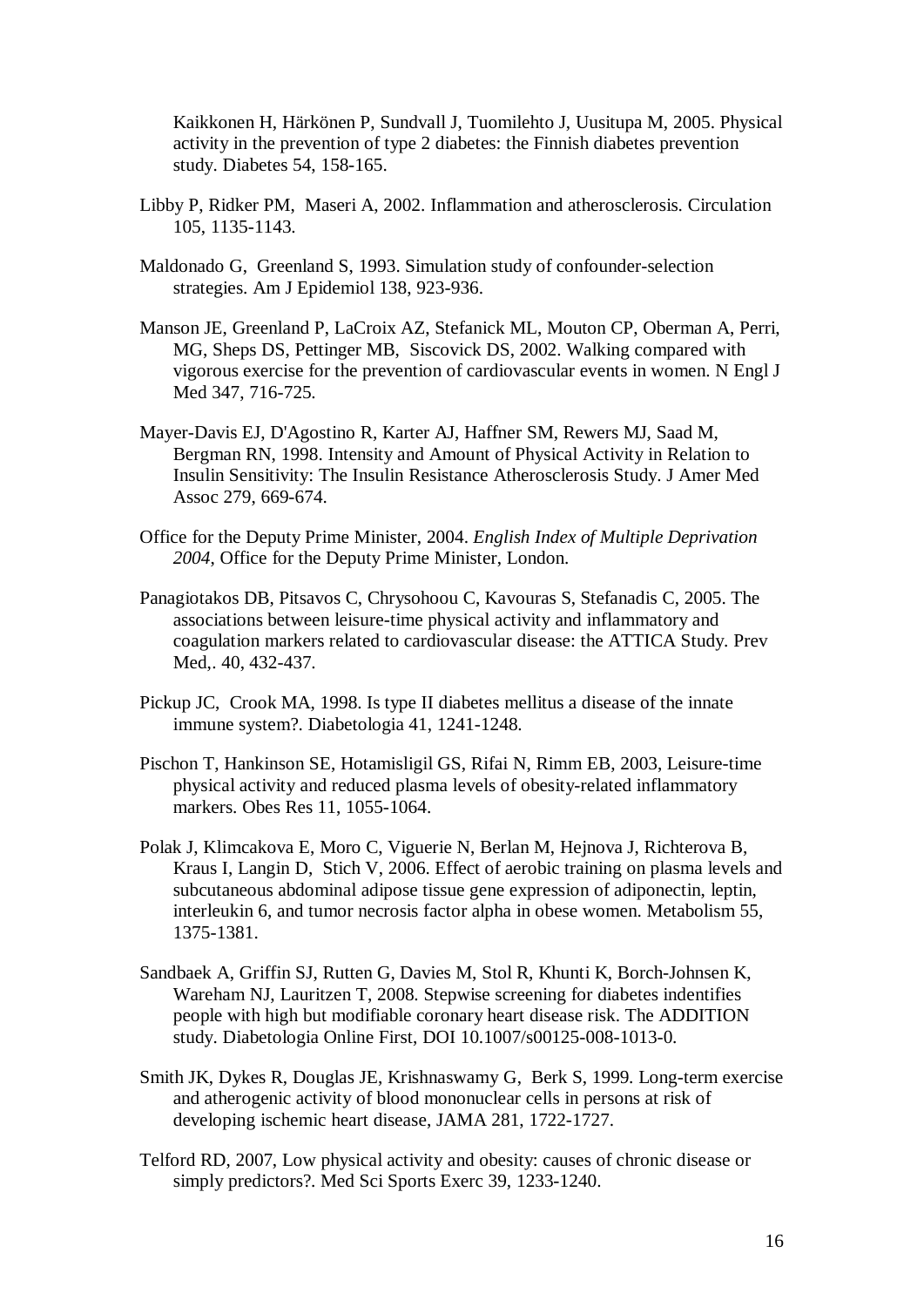- The Expert Committee on the Diagnosis and Classification of Diabetes Mellitus, 1997, Report of the Expert Committee on the Diagnosis and Classification of Diabetes Mellitus. Diabetes care 20, 1183-1197.
- Wannamethee SG, Lowe GD, Whincup PH, Rumley A, Walker M, Lennon L, 2002. Physical activity and hemostatic and inflammatory variables in elderly men. Circulation 105, 1785-1790.
- Xu H, Barnes GT, Yang Q, Tan G, Yang D, Chou CJ, Sole J, Nichols A, Ross JS, Tartaglia LA, Chen H, 2003. Chronic inflammation in fat plays a crucial role in the development of obesity-related insulin resistance. J Clin Invest 112, 1821- 1830.
- Yates T, Khunti K, Bull F, Gorely T, & Davies MJ, 2007. The role of physical activity in the management of impaired glucose tolerance: a systematic review. Diabetologia 50, 1116-1126.
- You T, Nicklas BJ, 2008. Effects of exercise on adipokines and the metabolic syndrome. Curr Diab Rep 8,. 7-11.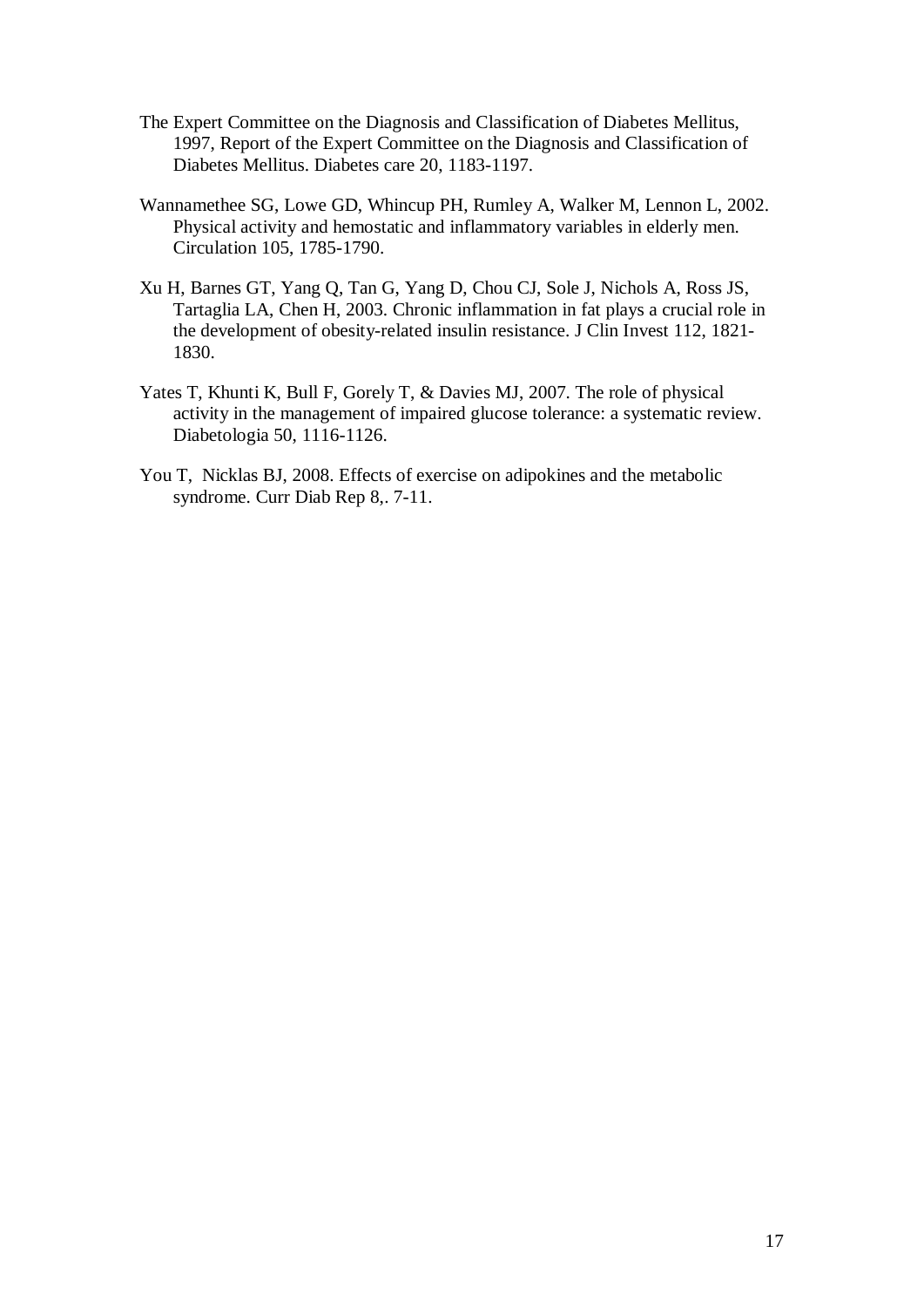**Table 1: Characteristics of study participants across activity categories. Participants were screened for type 2 diabetes in Leicester, United Kingdom, between 2005 and 2006. Categorical results as number (column percentage), continuous parametric results as mean ± SD and continuous non-parametric results as median [interquartile range]**

| <b>Variable</b>                    | <b>Total sample</b><br>$(n=400)$ | Low walking<br>activity<br>$(n=191)$ | <b>High walking</b><br>activity<br>$(n=209)$ | P for difference<br>between groups |
|------------------------------------|----------------------------------|--------------------------------------|----------------------------------------------|------------------------------------|
| <b>Walking activity</b>            | 15.4 [42.9]                      | $3.3$ [9.6]                          | 35.8 [52.0]                                  |                                    |
| (MET-hours/week)                   |                                  |                                      |                                              |                                    |
| <b>Moderate to vigorous</b>        | 0[30.6]                          | 0 [8.0]                              | 8.2 [44.0]                                   | < 0.01                             |
| physical activity                  |                                  |                                      |                                              |                                    |
| (excluding walking                 |                                  |                                      |                                              |                                    |
| activity)                          |                                  |                                      |                                              |                                    |
| (MET-hours/week)                   |                                  |                                      |                                              |                                    |
| <b>Sex</b>                         |                                  |                                      |                                              |                                    |
| Male                               | 209 (52)                         | 93 (49)                              | 116(55)                                      | 0.17                               |
| Female                             | 191 (48)                         | 98 (51)                              | 93 (45)                                      |                                    |
| <b>Ethnicity</b><br>White European | 307 (77)                         | 135(71)                              |                                              | 0.01                               |
| South Asian                        | 93 (23)                          | 56 (29)                              | 172 (82)<br>37(18)                           |                                    |
| <b>Index of Multiple</b>           | 19.2 [17.8]                      | 18.6 [18.3]                          | 21.0 [18.2]                                  | 0.23                               |
| <b>Deprivation score</b>           |                                  |                                      |                                              |                                    |
| Age (years)                        | $61.8 \pm 9.1$                   | $62.2 \pm 9.0$                       | $61.4 \pm 9.1$                               | 0.64                               |
| <b>Blood Pressure</b>              |                                  |                                      |                                              | 0.89                               |
| <b>Medication</b>                  |                                  |                                      |                                              | (medication vs.                    |
| Beta-blockers                      | 52(13)                           | 27(14)                               | 25(12)                                       | no medication)                     |
| Angiotensin converting             | 24(6)                            | 10(5)                                | 14(7)                                        |                                    |
| enzyme inhibitors                  |                                  |                                      |                                              |                                    |
| <b>Statin medication</b>           | 59 (14.8)                        | 32(16.8)                             | 27 (12.9)                                    | 0.27                               |
| <b>Systolic Blood Pressure</b>     | $143 \pm 21$                     | $143 \pm 22$                         | $142 \pm 19$                                 | 0.83                               |
| (mmHg)                             |                                  |                                      |                                              |                                    |
| Diastolic blood pressure           | $86 \pm 11$                      | $87 \pm 12$                          | $85 \pm 11$                                  | 0.64                               |
| (mmHg)                             |                                  |                                      |                                              |                                    |
| <b>Current smokers</b>             | 45(11)                           | 16(8)                                | 29 (14)                                      | 0.08                               |
| <b>BMI</b> ( $kg/m2$ )             | $29.1 \pm 4.6$                   | $29.4 \pm 4.4$                       | $29.3 \pm 4.6$                               | 0.91                               |
| <b>Waist Circumference (cm)</b>    | $98.7 \pm 12.1$                  | $98.8 \pm 12.7$                      | $98.5 \pm 11.3$                              | 0.79                               |
| Fasting insulin (uIU/ml)           | $7.6\,[6.1]$                     | $7.9\ [6.5]$                         | $7.2$ [5.8]                                  | 0.05                               |
| Tumor necrosis factor-a            | 1.9 [1.34]                       | $2.1$ [1.4]                          | $1.7$ [1.3]                                  | 0.01                               |
| (pg/ml)                            |                                  |                                      |                                              |                                    |
| Interleukin-6 (pg/ml)              | $1.9$ [1.8]                      | $2.2$ [ $2.4$ ]                      | $1.8$ [1.4]                                  | 0.01                               |
| <b>High-sensitivity C-reactive</b> | $2.3$ [4.7]                      | $2.3$ [5.1]                          | $2.3$ [4.9]                                  | 0.16                               |
| $\mathbf{protein}$ (mg/l)          |                                  |                                      |                                              |                                    |